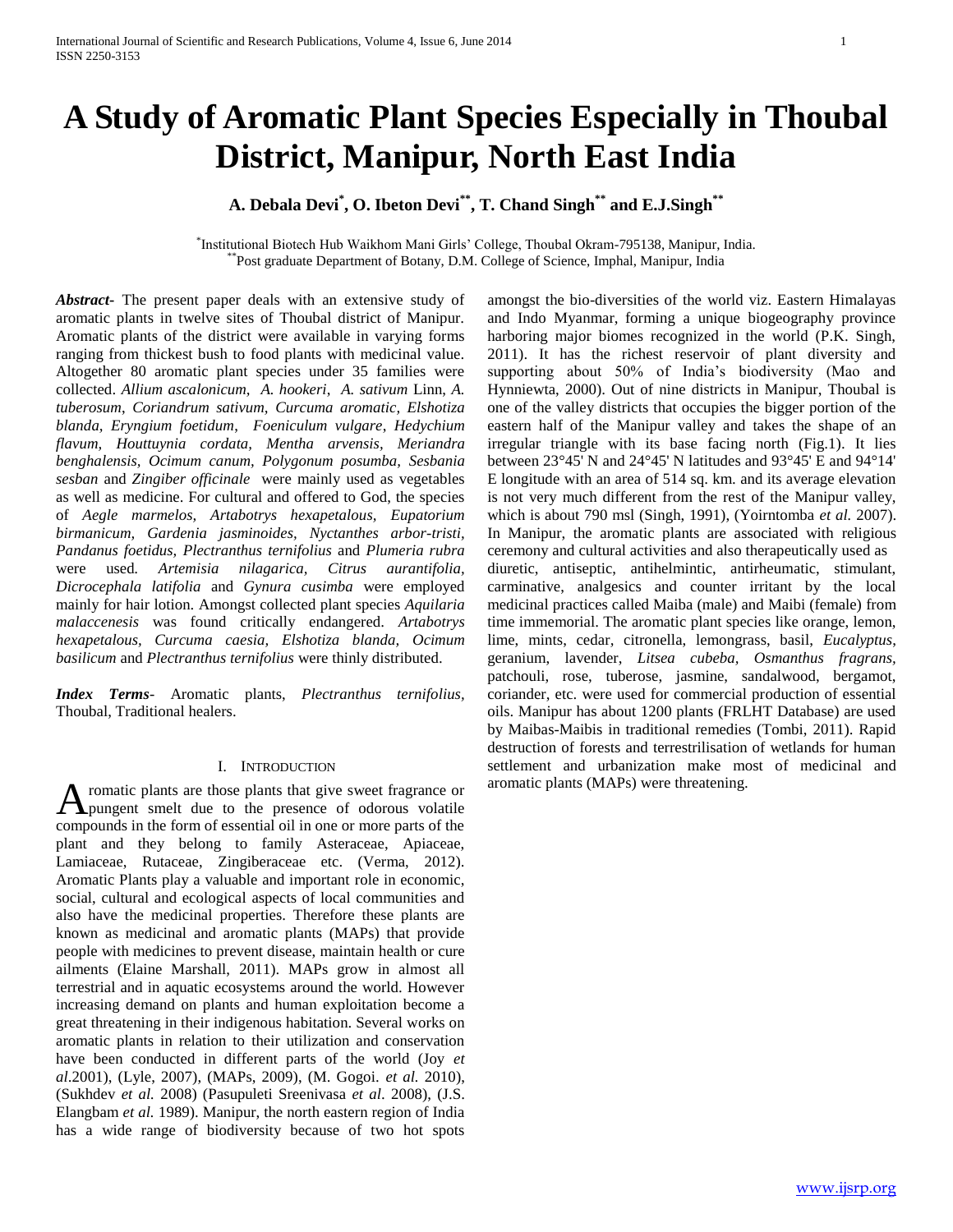

## II. MATERIALS AND METHODS

 An intensive study of aromatic plant diversity was conducted in twelve different sites of Thoubal district viz. Thoubal Khunou Ching, Laurembam Ching, Wangoo Tampha Leirembi Ching, Pallel, Tentha Khunau, Kaina Ching, Ekop Lake and Thoubal river bank of Manipur during the month of December, 2012 to 2013. Plant specimens of tree, shrub and herb were collected, and make herbarium for identification. Information on the aromatic plants and its products were collected from well known Maibas-Maibis (Traditional healers), headman, and village elders through personal contact and also through actual experiences. In case of different information of the same plant species, efforts were made to get the correct uses in order to get the correct nomenclature properly by following the standard field and ethno botanical methods (Brickell, 1993), (Vedaja, 1998). Herbaria of these plants are maintained in the Institutional Biotech Hub, Laboratory, Waikhom Mani Girls' College, Thoubal Okram, and Manipur.

## **Medicinal and aromatic plants and their uses:**

 The botanical name, family, common name and local name along with its medicinal uses were presented under its plant species (Table 1).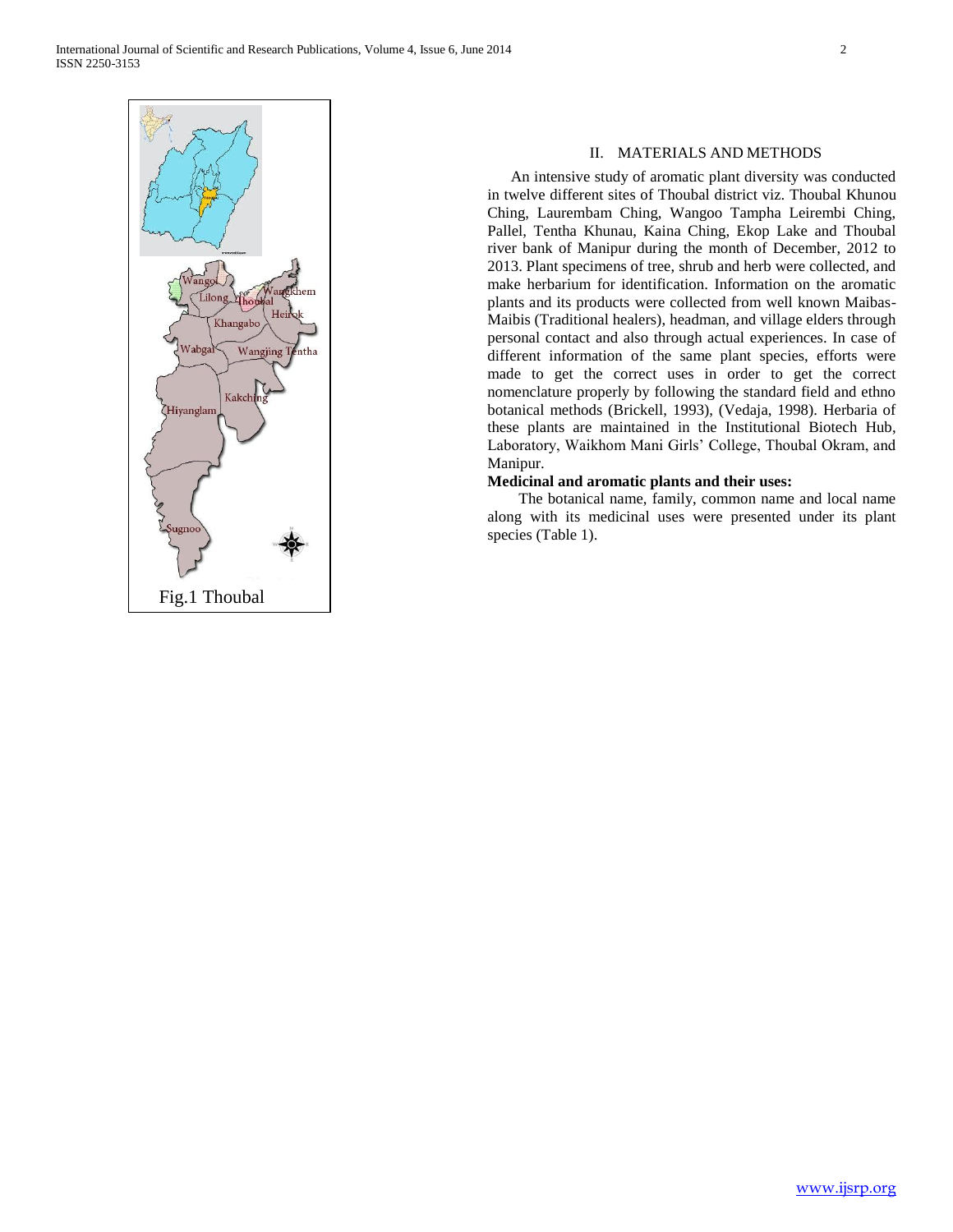# **Table 1: Distribution of wild and cultivated aromatic plant species of Thoubal.**

| SI.<br>No.       | <b>Botanical name</b>        | Family        | Common name &     | <b>Medicinal uses</b>               |
|------------------|------------------------------|---------------|-------------------|-------------------------------------|
|                  |                              |               | <b>Local name</b> |                                     |
| 1.               | Mangifera indica L.          | Anacardiaceae | Mango             | Diabetes, tonic, gastric disorders, |
|                  |                              |               | Heinou            | constipation                        |
| 2.               | Spondias pinnata (L. f.)     | Anacardiaceae | Indian Hog plum   | Dysentery, diarrhoea, sprain        |
|                  | Kurz                         |               | Heining           |                                     |
| 3.               | Plumeria rubra L.            | Apocynaceae   | Temple Tree       | Antirheumatic, skin eruptions,      |
|                  |                              |               | Khagi Leihao      | herpes, dysentery, syphilis,        |
|                  |                              |               |                   | itches, fevers, coughs              |
| 4.               | Cinnamomum verum J. Presl    | Lauraceae     | Cinnamon          | Flavour, digestion, diabetics, flu  |
|                  |                              |               | Ushingsha         | remedies, relax muscle              |
| $\overline{5}$ . | C. camphora (L.) J. Presl    | Lauraceae     | Camphor           | Cough, diarrhea, dysentery          |
|                  |                              |               | Karpoor           |                                     |
| 6.               | C. tamala (Buch.-Ham.)       | Lauraceae     | <b>Bayleaf</b>    | Antifungal, throat, headache,       |
|                  |                              |               | Tejpata           | diarrhea, vomiting, excessive       |
|                  |                              |               |                   | menstruation                        |
| 7.               | Magnolia champaca (L.)       | Magnoliaceae  | Fragrant Champaca | Perfumery, antibacterial            |
|                  | Baill.                       |               | Leihao            |                                     |
| 8.               | .Azadirachta indica A. Juss. | Meliaceae     | Neem              | Toothache, leprosy, fever,          |
|                  |                              |               |                   | abortions, malaria, skin diseases   |
| 9.               | Toona ciliata M. Roem.       | Meliaceae     | Red Cedar         | Dyestuff, insecticides              |
|                  |                              |               | Tairel            |                                     |
| 10.              | Acacia catechu (L.f.)        | Mimosaceae    | <b>Babul Bark</b> | Digestion, cough, fever,            |
|                  | Wild                         |               | Chinggonglei      | diarrhoea, astringent, infection,   |
|                  |                              |               |                   | piles                               |
| 11.              | Artocarpus lakoocha Wall.    | Moraceae      | Monkey Jack Tree  | Tonic, purgative, antibacterial,    |
|                  |                              |               |                   | www.ijsrp.org                       |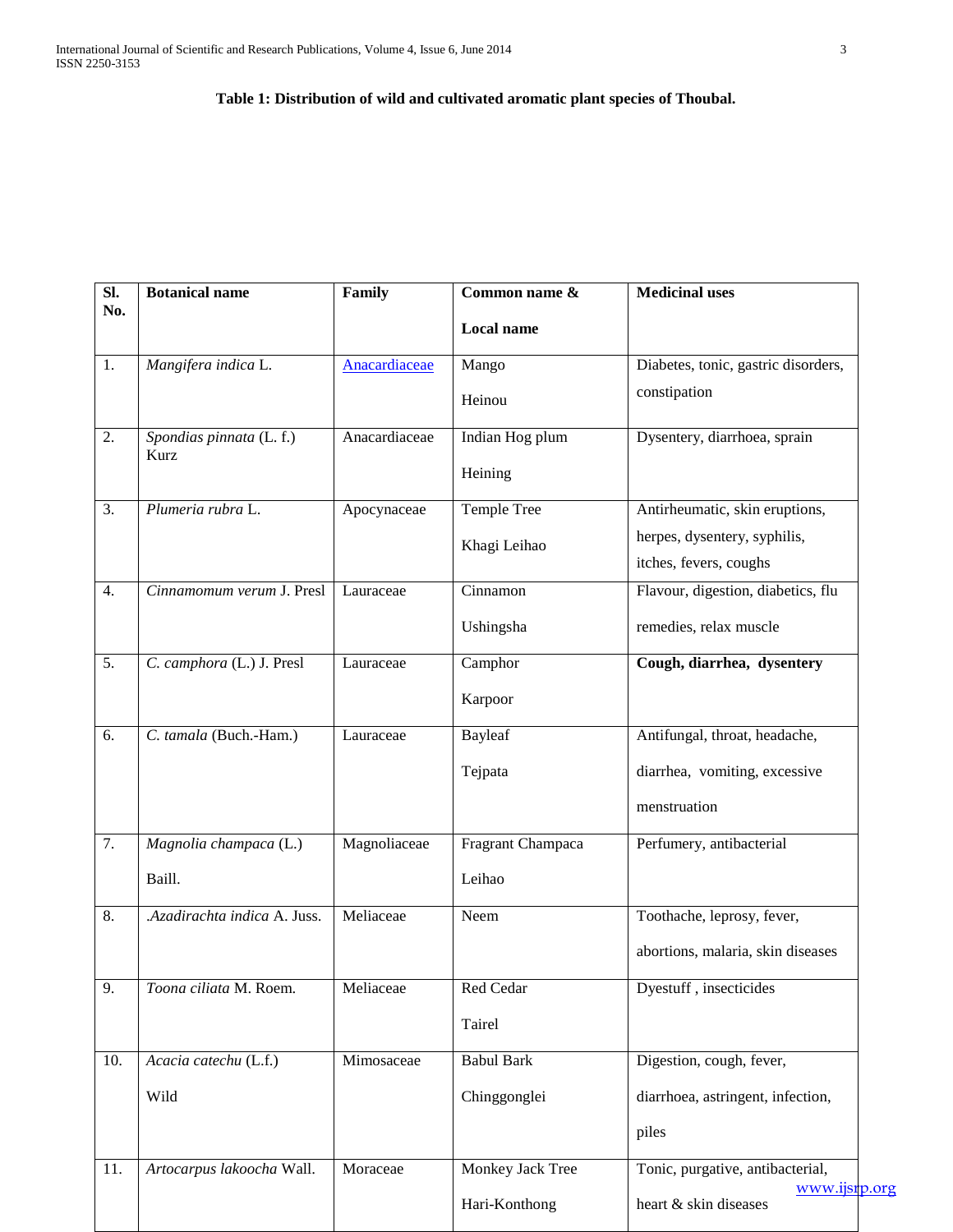| 12.               | Myristica fragrans Houtt.   | Myristicaceae | Nutmeg                 | Antifungal, aphrodisiac,             |
|-------------------|-----------------------------|---------------|------------------------|--------------------------------------|
|                   |                             |               | Jayphal                | digestive, toothache, skin           |
|                   |                             |               |                        | problems, rheumatism                 |
| $\overline{13}$ . | Eucalyptus tereticornisSm.  | Myrtaceae     | Eucalyptus             | Aromatherapy & sinusitis             |
|                   |                             |               | Nashik                 |                                      |
| 14.               | Syzygium cumini (L.) Skeels | Myrtaceae     | Java Plum              | Diabetes & digestion disorders       |
|                   |                             |               | Jam                    |                                      |
| 15.               | S. jambos (L.) Alston       | Myrtaceae     | Rose Apple             | Asthma, dysentery, diarrhoea,        |
|                   |                             |               | Gulamcha               | fever, rheumatism, smallpox,         |
|                   |                             |               |                        | diabetics, bronchitis, epilepsy      |
| 16.               | Pinus kesiya var. kesiya    | Pinaceae      | <b>Baguio Pine</b>     | Arthritic pains, antibacterial,      |
|                   |                             |               | Uchan                  | expectorant                          |
| 17.               | Zanthoxylum armatum DC.     | Rutaceae      | <b>Toothache Tree</b>  | Rheumatism, fever, hypertension,     |
|                   |                             |               | Muthrubi               | purification of blood                |
| 18.               | Z. acanthopodium DC.        | Rutaceae      | Prickly Ash            | Antimicrobial                        |
|                   |                             |               | Muthrubitingkhangpanbi |                                      |
| 19.               | Z. rhetsa (Roxb.) DC        | Rutaceae      | <b>Indian Pepper</b>   | Astringent, digestive, flavor, anti- |
|                   |                             |               | Ngang                  | inflammatory                         |
| 20.               | Citrus aurantiifolia        | Rutaceae      | Mexican Lime           | Astringent, tonic, bronchitis,       |
|                   | Christm.                    |               | Champra                | asthma, disinfectant, cool fevers,   |
|                   |                             |               |                        | sore throats                         |
| 21.               | C. hystrix DC.              | Rutaceae      | Khasi Papeda           | Hair lotion, purify blood,           |
|                   |                             |               | Heiribop               | flavouring                           |
| 22.               | C. maxima (Burm. f.) Merr.  | Rutaceae      | Pomelo                 | Cold, influenza, hemorrhoids         |
|                   |                             |               | Nobap                  |                                      |
| 23.               | C. reticulata Blanco        | Rutaceae      | Orange                 | Hypertension, coughs, arthritis      |
|                   |                             |               | Komla                  |                                      |
| 24.               | Aegle marmelos (L.) Corrêa  | Rutaceae      | Indian bael            | Diabetes, dysentery                  |
|                   |                             |               | Harikhagok             |                                      |
|                   |                             |               |                        |                                      |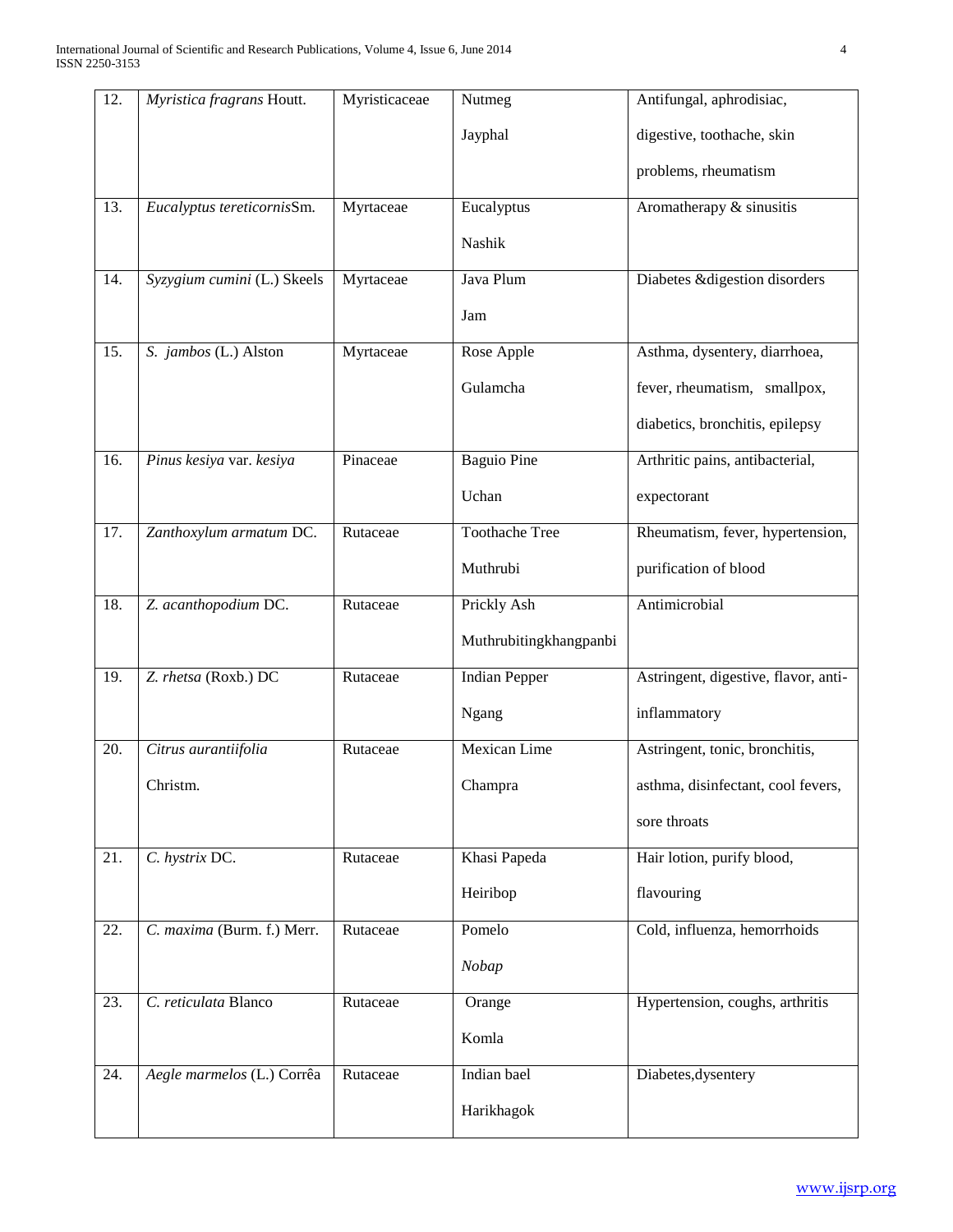| 25. | Santalum album L.           | Santalaceae   | Sandalwood         | Coughs, dry eczema, irritability,   |
|-----|-----------------------------|---------------|--------------------|-------------------------------------|
|     |                             |               | Cha-Chandan        | sedative, tonic                     |
| 26. | Aquilaria malaccenesis      | Thymalaeaceae | Eagle wood         | Dyspepsia, cough, skin disease,     |
|     | Lam.                        |               | Agor               | arthritis, kidney disease           |
| 27. | Gmelina arborea Roxb.       | Verbenaceae   | Gumhar             | Stomachic, ulcers, diuretic, piles, |
|     |                             |               | Wang               | fevers                              |
| 28. | Artabotrys hexapetalus (L.  | Annonaceae    | Tail Grape         | Aromatherapy, perfume               |
|     | f.)                         |               | Chini Champa       |                                     |
| 29. | Artemisia nilagarica L.     | Asteraceae    | Indian Worm Wood   | Hair lotion, tonic, antiseptic,     |
|     |                             |               | Laibakngou         | analgesic, stomachic                |
| 30. | A. maritima L.              | Asteraceae    | Old Woman          | Flavouring, fevers, stomachic,      |
|     |                             |               | Ching Laibakngou   | antispasmodic, tonic,               |
| 31. | Blumea balsamifera (L.)     | Asteraceae    | Nagai Camphor Tree | Analgesic, coughs, hair lotion,     |
|     | DC.                         |               | Karpoor            | insomnia, sinusitis, bronchitis,    |
|     |                             |               |                    | rheumatism, hypertension            |
| 32. | Cannabis sativa L.          | Cannabaceae   | Marijuana          | Indigestion, wounds, tonic,         |
|     |                             |               | Ganja              | sedative, anodyne                   |
| 33. | Sesbania sesban (L.)        | Fabaceae      | Egyptian Pea       | Antitumor, catarrh, headache,       |
|     | Merr.                       |               | Chuchurangmei      | epilepsy                            |
| 34. | Clerodendrum serratum (L.)  | Lamiaceae     | Bharmgi            | Headache, dyspepsia, asthma,        |
|     | Moon                        |               | Moirangkhanambi    | rheumatism, appetizer, fevers,      |
|     |                             |               |                    | ophthalmia, antihistamine,          |
|     |                             |               |                    | tumours, skin disease               |
| 35. | Ocimum tenuiflorum L.       | Lamiaceae     | Holy Basil         | Stomachic, bronchitis,              |
|     |                             |               | Tulsi              | expectorant, analgesic,             |
|     |                             |               |                    | hypertension, diarrhoea             |
| 36. | O. kilimandscharicum        | Lamiaceae     | Camphor Basil      | Insecticide, cough, flavouring      |
|     | <b>Baker</b>                |               | Tulashi amuba      |                                     |
| 37. | Isodon ternifolius (D. Don) | Lamiaceae     | Khoiju             | Antifungicide, disinfectants        |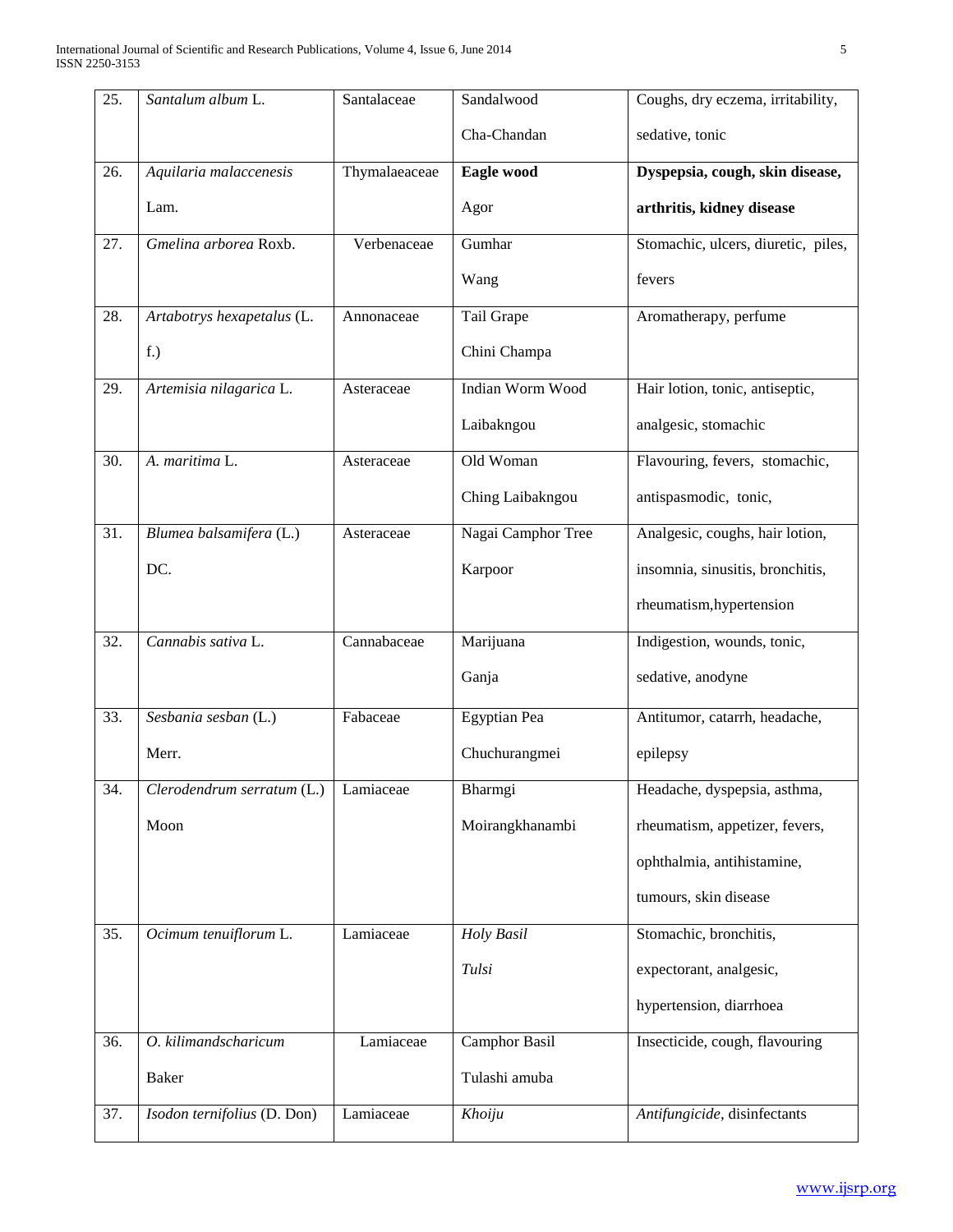|     | Kudo                        |             |                          |                                   |
|-----|-----------------------------|-------------|--------------------------|-----------------------------------|
| 38. | Ardisia crenata Sims        | Myrsinaceae | Coralberry<br>Uthum      | Cough, diarrhea                   |
| 39. | Jasminum nitidum Skan       | Oleaceae    | <b>Angelwing Jasmine</b> | Diabetes, headaches, insomnia,    |
|     |                             |             | Warakundo                | gallstones, fracture, muscle      |
|     |                             |             |                          | pain, cancers, coughs             |
| 40. | Nyctanthes arbor-tristis L. | Oleaceae    | Coral Jasmine            | Fevers, cough, gout, astringent,  |
|     |                             |             | Singarei                 | carminative, rheumatism, skin     |
|     |                             |             |                          | infection, hair tonic             |
| 41. | Pandanus foetidus Roxb.     | Pandanaceae | Ketukee                  | Leprosy, small pox, syphilis,     |
|     |                             |             |                          | scabies, diabetes, heart & brain  |
|     |                             |             |                          | diseases                          |
| 42. | Gardenia jasminoides        | Rubiaceae   | Cape Jasmine             | Jaundice                          |
|     | J.Ellis                     |             | Kaboklei                 |                                   |
| 43. | Murraya paniculata (L.)     | Rutaceae    | <b>Orange Jasmine</b>    | Diarrhea, dysentery, abortive,    |
|     | Jack                        |             | Kamini kusum             | joint pain, body aches, anti-     |
|     |                             |             |                          | inflammatory activity             |
| 44. | Lantana camara L.           | Verbenaceae | Largeleaf Lantana        | Antibacterial, diabetes,          |
|     |                             |             | Nongbanlei               | antiinflammatory, anthelmintic,   |
|     |                             |             |                          | antifungal                        |
| 45. | Paederia foetida L.         | Rubiaceae   | Stinkvine                | Dyspepsia, flatulence, gastritis, |
|     |                             |             | Oinam                    | digestion, dysuria, diarrhoea,    |
|     |                             |             |                          | stomachache, flatulence,          |
| 46. | Andrographis paniculata     | Acanthaceae | Andrographis             | Inflammation, fever, dysentery,   |
|     | (Burm. f.) Wall.            |             | Bhubati                  | diarrhoea, sore throat            |
| 47. | Acorus calamus L.           | Acoraceae   | <b>Sweet Flag</b>        | Asthma, rheumatism, epilepsy,     |
|     |                             |             | Ok-Hidak                 | dyspepsia, skin ailments,         |
|     |                             |             |                          | diarrhoea, dysentery              |
| 48. | Allium hookeri Thwaites     | Alliaceae   | <b>Hooker Chives</b>     | Flavoring, heart diseases         |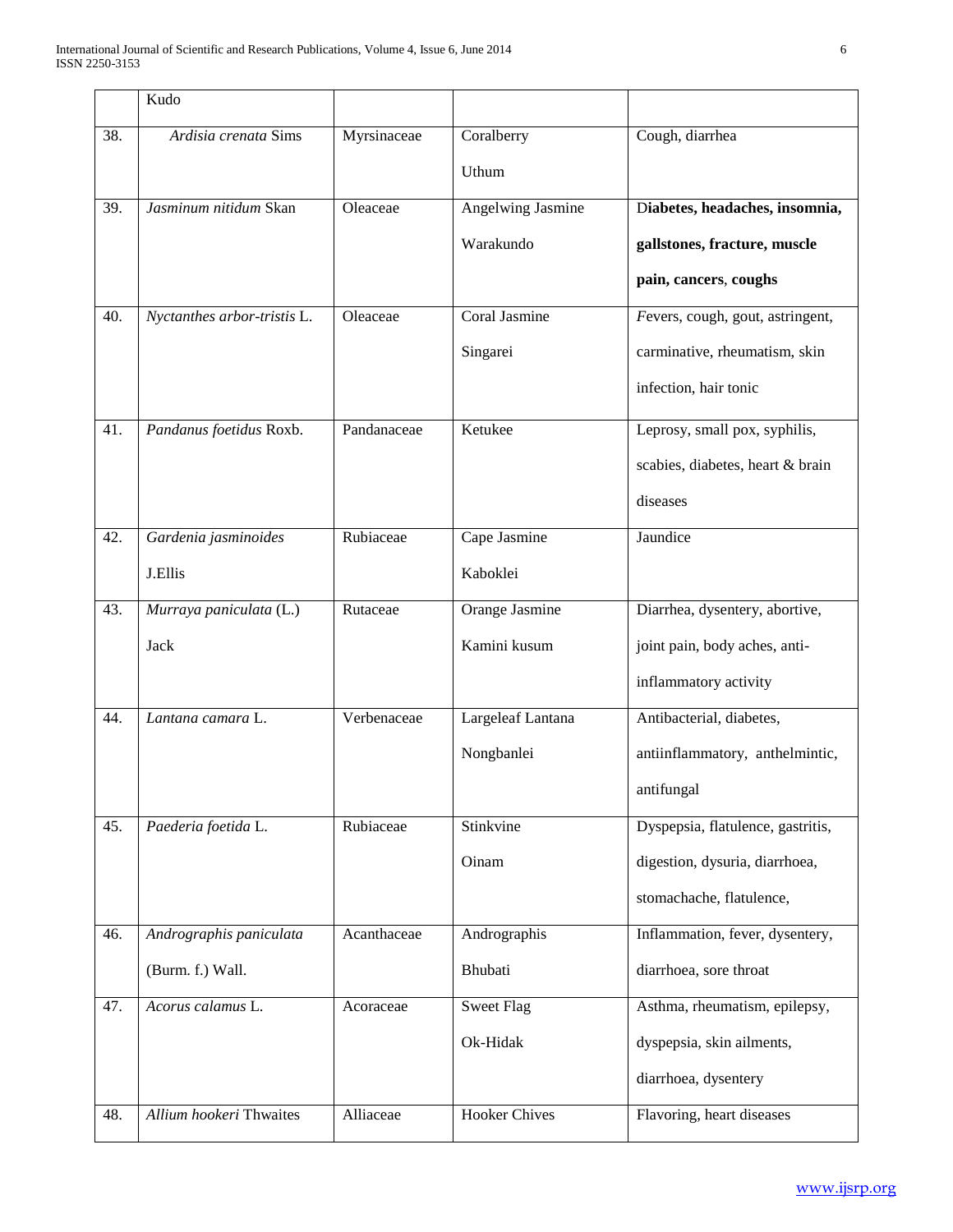|     |                             |                     | Maroi Napakpi             |                                     |
|-----|-----------------------------|---------------------|---------------------------|-------------------------------------|
| 49. | A. tuberosum Rottler ex     | Alliaceae           | Garlic chives             | Hair growth, heart diseases,        |
|     | Spreng.                     |                     | Maroi Nakupi              | urinary problems                    |
| 50. | A. sativum L.               | Alliaceae           | Garlic                    | Cough, skin and menstrual           |
|     |                             |                     | Chanam                    | problems, hypertension              |
| 51. | Coriandrum sativum L.       | Apiaceae            | Coriander                 | Digestive, flavoring, appetizer,    |
|     |                             |                     | Phadigom                  | carminative, insomnia               |
| 52. | Eryngium foetidum L.        | Apiaceae            | Coriander                 | Hypertension, fevers, epilepsy,     |
|     |                             |                     | Awaphadigom               | constipation, stomachache,          |
|     |                             |                     |                           | asthma, diarrhea, malaria           |
| 53. | Foeniculum vulgare Mill     | Apiaceae            | Fennel                    | Flavoring, breath freshener,        |
|     |                             |                     | Hop                       | menstrual pain, digestion           |
| 54. | Catharanthus roseus (L.) G. | Apocynaceae         | Periwinkle                | Leukemia, rheumatism,               |
|     | Don                         |                     | Sahib Lei                 | diabetes, hypotension               |
| 55. | Blumea densiflora (Wall.)   | Asteraceae          | Sambong                   | Hair lotion, flavoring, fevers,     |
|     | DC.                         |                     | Karpoor                   | kidney stones, insomnia,            |
|     |                             |                     |                           | hypertension, cystitis              |
| 56. | Ageratum conyzoides L.      | Asteraceae          | Goat weed                 | Diarrhoea, dysentery                |
|     |                             |                     | Khongjainapi              |                                     |
| 57. | Eupatorium cannabinum L.    | Asteraceae          | Burma Agrimony            | Inflammation, hypertension,         |
|     |                             |                     | Langthrei                 | cough, insomnia, body pain          |
| 58. | Cardamine hirsuta L.        | <b>Brassicaceae</b> | <b>Hairy Bitter Cress</b> | Digestion, detoxification, regulate |
|     |                             |                     | Chantruk Maan             | blood sugars                        |
| 59. | Ocimum basilicum L.         | Lamiaceae           | <b>Sweet Basil</b>        | Skin diseases, cough, digestive,    |
|     |                             |                     | Naoseklei                 | antispasmodic, toothaches           |
| 60, | O. americanum L.            | Lamiaceae           | Hoary basil               | Flavoring, epilepsy, diabetic       |
|     |                             |                     | Mayangba                  |                                     |
| 61. | Mentha arvensis L.          | Lamiaceae           | Wild Mint                 | Fever, headache, vomiting,          |
|     |                             |                     | Nungshihidak              | antispasmodic, diarrhea,            |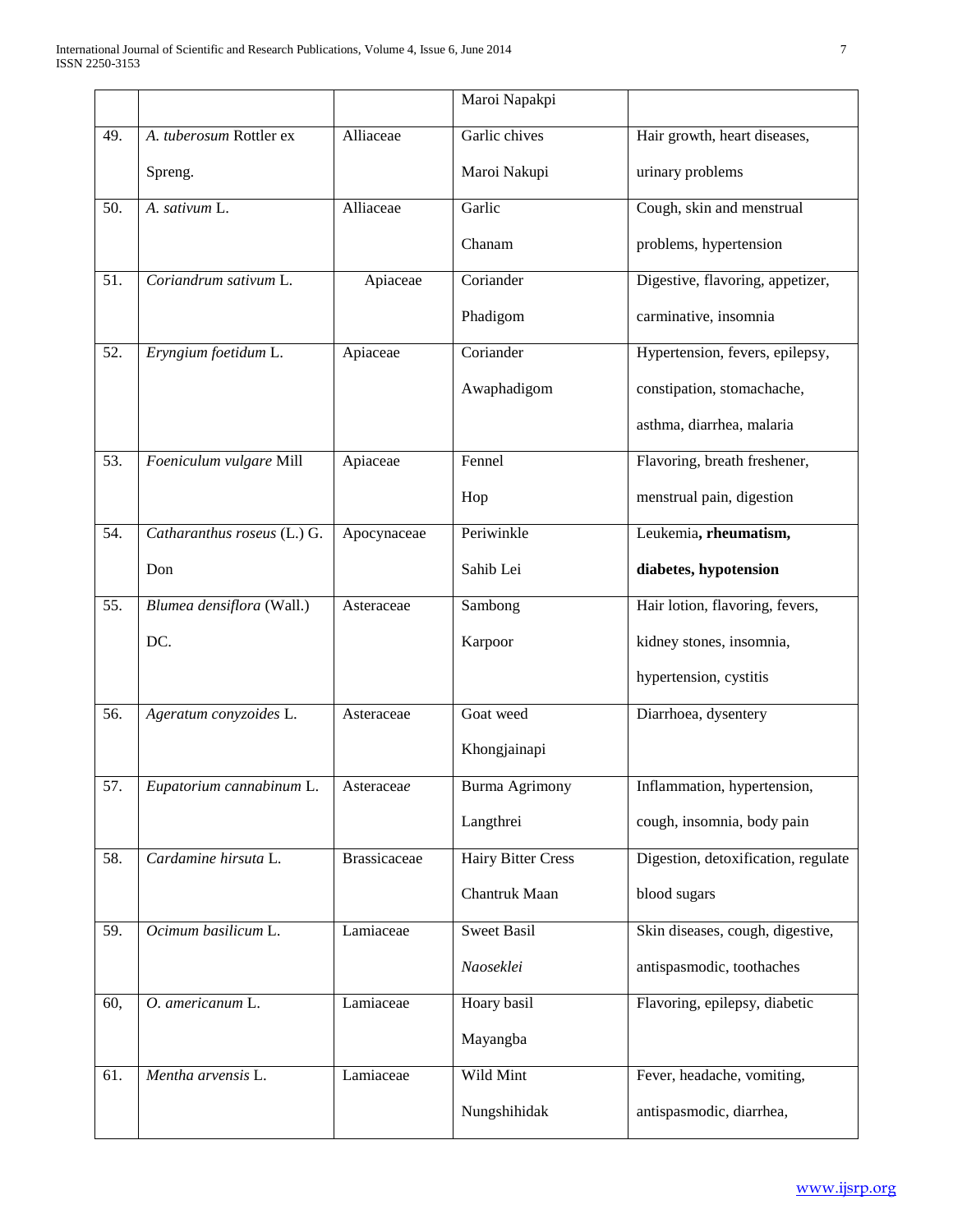|     |                             |              |                       | carminative, dyspepsia, heat      |
|-----|-----------------------------|--------------|-----------------------|-----------------------------------|
|     |                             |              |                       | sensation, coughs, colds          |
| 62. | Salvia bengalensis K.D.     | Lamiaceae    | <b>Bengal Sage</b>    | Highpertension, tonsillitis,      |
|     | Koenig                      |              | Kanghu-maan           | dyspepsia, urinary problem        |
| 63. | Anisomeles indica (L.)      | Lamiaceae    | <b>Indian Catmint</b> | Toothache, rheumatism, cold       |
|     | Kuntze                      |              | Thoiding Angouba      |                                   |
| 64. | Elsholtzia ciliata (Thunb.) | Lamiaceae    | Crested Mint          | Stomach disorder, antibacterial,  |
|     | Hyl.                        |              | Tekta                 | antiviral, antiinflammatory       |
| 65. | Leucas aspera (Willd.) Link | Lamiaceae    | Thumbai               | Sinusitis, headaches, intestinal, |
|     |                             |              | Meiteilembum          | worms, fevers                     |
| 66. | Elsholtzia blanda Benth.    | Lamiaceae    | Lomba                 | Cough, sore throat                |
|     |                             |              | Lomba                 |                                   |
| 67. | Allium ascalonicum L.       | Liliaceae    | Shallot               | Anthelmintic, antiseptic,         |
|     |                             |              | Tilhou Macha          | antispasmodic, tonic oral anti-   |
|     |                             |              |                       | inflammatory, diuretic,           |
|     |                             |              |                       | expectorant, stomachic,           |
|     |                             |              |                       |                                   |
| 68. | Cymbopogon citratus (DC.)   | Poaceae      | <b>Lemon Grass</b>    | Diuretic, tonic, digestive,       |
|     | Stapf                       |              | Haona                 | carminative, antifungal,          |
|     |                             |              |                       | rheumatic pains                   |
| 69. | Imperata cylindrica (L.)    | Poaceae      | <b>Blady Grass</b>    | Tonic, carminative, diarrhea,     |
|     | Raeusch.                    |              | Ee Nakuppi            | dysentery, gonorrhea. sweats,     |
|     |                             |              |                       | piles, rheumatism                 |
| 70. | Polygonum posumba           | Polygonaceae | Smartweed             | Antipyretic, dyspepsiac           |
|     | Ham.                        |              | Phakpai               |                                   |
| 71. | Houttuynia cordata Thunb.   | Saururaceae  | Chameleon             | Detoxification, boils, allergy,   |
|     |                             |              | Toning kok            | antipyretic, anti-inflammatory,   |
|     |                             |              |                       | tumors, asthma, analgesic,        |
|     |                             |              |                       | diuretic, hemorrhoids             |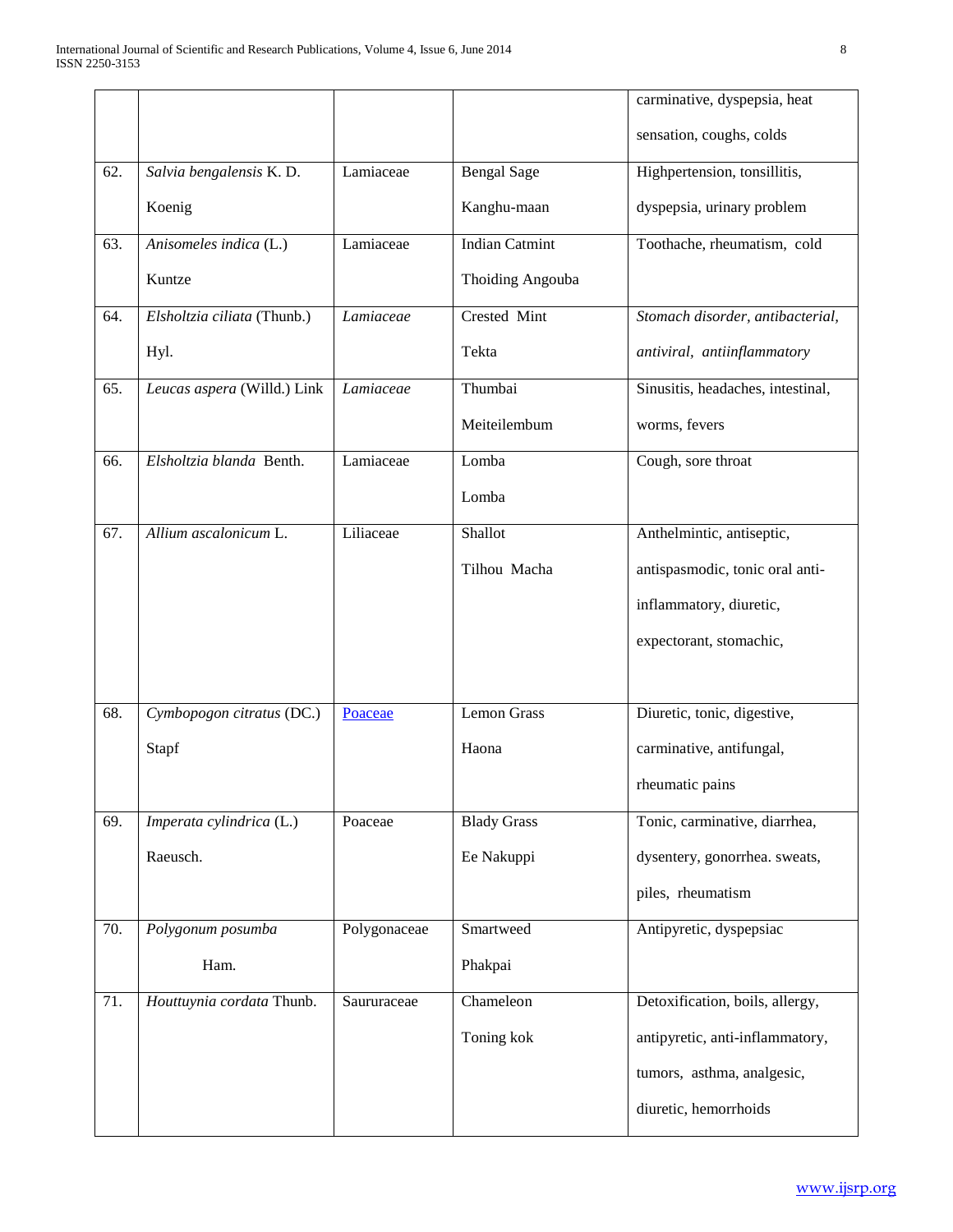| $\overline{72}$ . | Nicotiana plumbaginifolia   | Solanaceae    | Tex-Mex Tobacco         | Insecticide, toothache              |
|-------------------|-----------------------------|---------------|-------------------------|-------------------------------------|
|                   | Viviani                     |               | Meiteihidakmana         |                                     |
| 73.               | Viola canescens Wall        | Violaceae     | Himalayan White Violet  | Stomach ulcer & cardio -            |
|                   |                             |               | Mansang                 | vascular diseases                   |
| 74.               | Alpinia galanga (L.) Willd. | Zingiberaceae | <b>Greater Galangal</b> | Rheumatism, fever, dysentery,       |
|                   |                             |               | Kanghoo                 | skin diseases, respiratory diseases |
| 75.               | Curcuma angustifolia Roxb.  | Zingiberaceae | East Indian Arrow Root  | Antifungal, antibacterial,          |
|                   |                             |               | Yaipan                  | bronchitis, coughs, dyspepsia,      |
|                   |                             |               |                         | diarrhea, colitis                   |
| 76.               | C. aromatica Salisb.        | Zingiberaceae | Wild Turmeric           | Antibiotic, cancer, tonic, antidote |
|                   |                             |               | Lam-Yaingang            | to snake bite, indigestion,         |
|                   |                             |               |                         | rheumatism, dysentery               |
| 77.               | C. caesia Roxb.             | Zingiberaceae | <b>Black Turmeric</b>   | Dysentery, cough, tumours,          |
|                   |                             |               | Yaimu                   | diarrhea, asthma, epilepsy,         |
|                   |                             |               |                         | toothache, skin problems,           |
|                   |                             |               |                         | tonsillitis, piles                  |
| 78.               | Hedychium coronarium        | Zingiberaceae | White Ginger Lily       | Headache, arthritis, antifungal,    |
|                   | J.König                     |               | Takhellei Angouba       | antimicrobial activities            |
| 79.               | Hedychium flavum Roxb.      | Zingiberaceae | <b>Yellow Ginger</b>    | Flavouring, bronchitis, tonsillitis |
|                   |                             |               | Loklei                  |                                     |
| 80.               | Zingiber officinale Roscoe  | Zingiberaceae | Ginger                  | Antiemetic, anti-inflammatory,      |
|                   |                             |               | Sing                    | rheumatism, coughing,               |
|                   |                             |               |                         | neurological disorders, cancer      |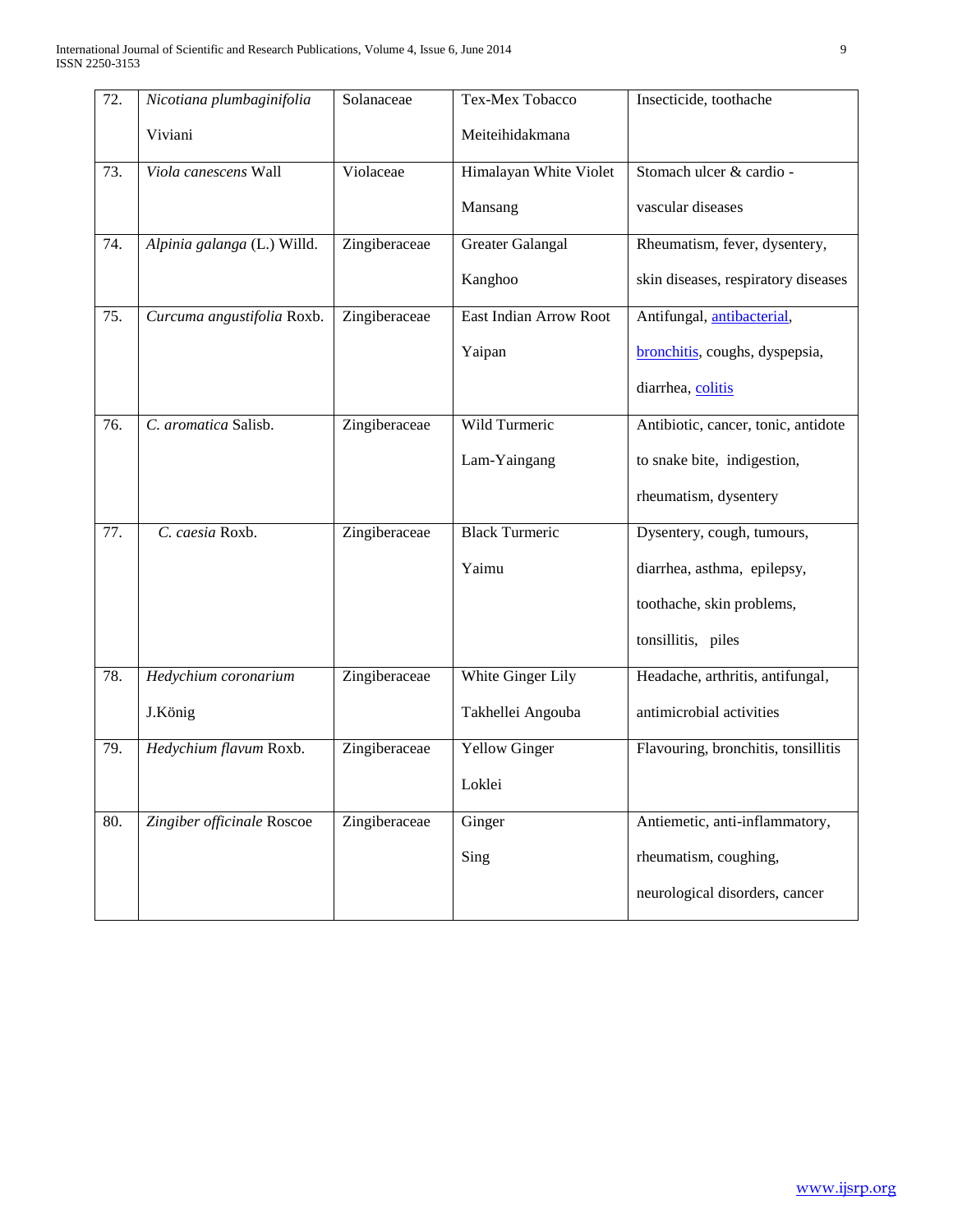The ethnobotanical survey recorded 80 species of medicinal and aromatic plants (Table 1), representing 35 families. Of all the families Lamiaceae recorded the highest number of species (12) followed by Rutaceae (9), Zingiberaceae (7), Asteraceae (6); Lauraceae, Alliaceae, Apiaceae, Myrtaceae, (3 species each), Anacardiaceae, Apocynaceae, Meliaceae, Oleaceae, Poaceae Rubiaceae and Verbenaceae (2 species each). However twenty families were represented by one species (fig.2). During the survey, most of the aromatic plant habitats were found in the order herbs  $(44%)$  > tree  $(34%)$  > shrubs  $(21%)$  > climber  $(1%)$ (fig.3).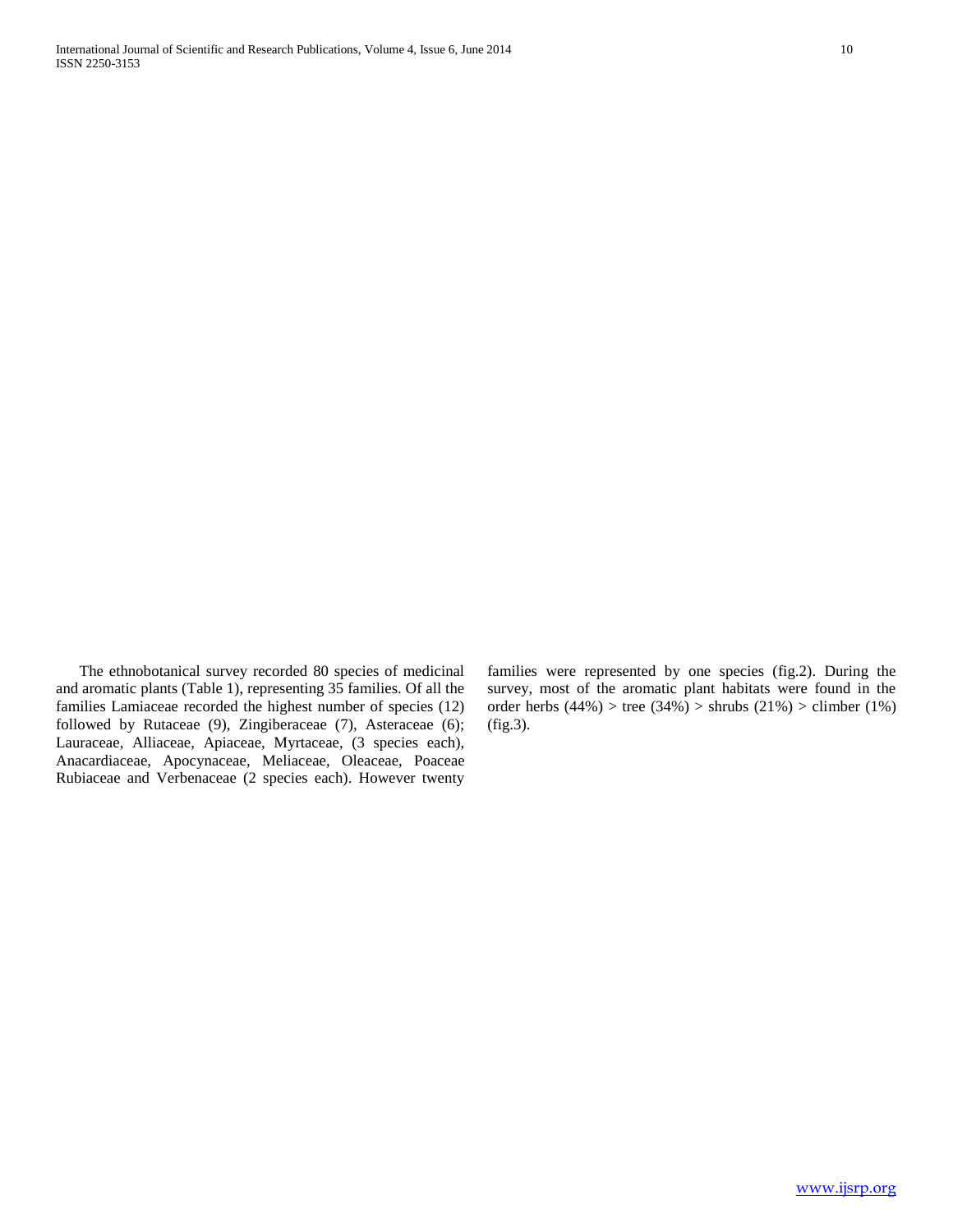

**Fig.2. Family distribution of aromatic plant species**



**Fig.3. Composition of MAPs species richness to each life form**

## III. RESULTS AND DISCUSSION

 In the present study, a total of 80 aromatic plant species are recorded from twelve sites of Thoubal district of Manipur (table 1) that was enlisted alphabetically of the respective families and botanical name followed by local name. The survey of aromatic plants is done by selecting few plants, which had aromatic value, rich bioresource and sustainability. This research programme will be useful in the exploration of aromatic plant wealth in a place where almost botanical unexploration prevailed. Out of the total aromatic plant species *Aquilaria malaccenesis, a critically endangered species of different places* was found in this district. *[Artabotrys hexapetalous](http://www.e-pao.net/epGallery.asp?id=5&src=Personal_Profile_Gallery/Dhanpyari20120912)*, *Curcuma caesia, Elshotiza blanda,* 

*Pandanus foetidus, Plectranthus ternifolius* and *Ocimum basilicum* (Vedaja, 1998) were thinly distributed. The aromatic plant species is higher in Lamiaceae followed by Rutaceae, Zingiberaceae, Asteraceae and *Aquilaria malaccenesis* of Thymalaeceae. However on species wise distribution of aromatic plants, it is evident that aromatic herb species were found maximum (44%) habitat followed by tree (34%), shrub (21%) and climber (1%).

 Majority of the aromatic plants of the district were found growing in the wild. Commercial exploitation, unsustainable use, cultural changes and lack of institutional support have threatened resources and local traditional knowledge (Rajendro *et al.* 2009). The main constraints in commercial exploitation of aromatic plants are due to the fact that the people of the region lack of